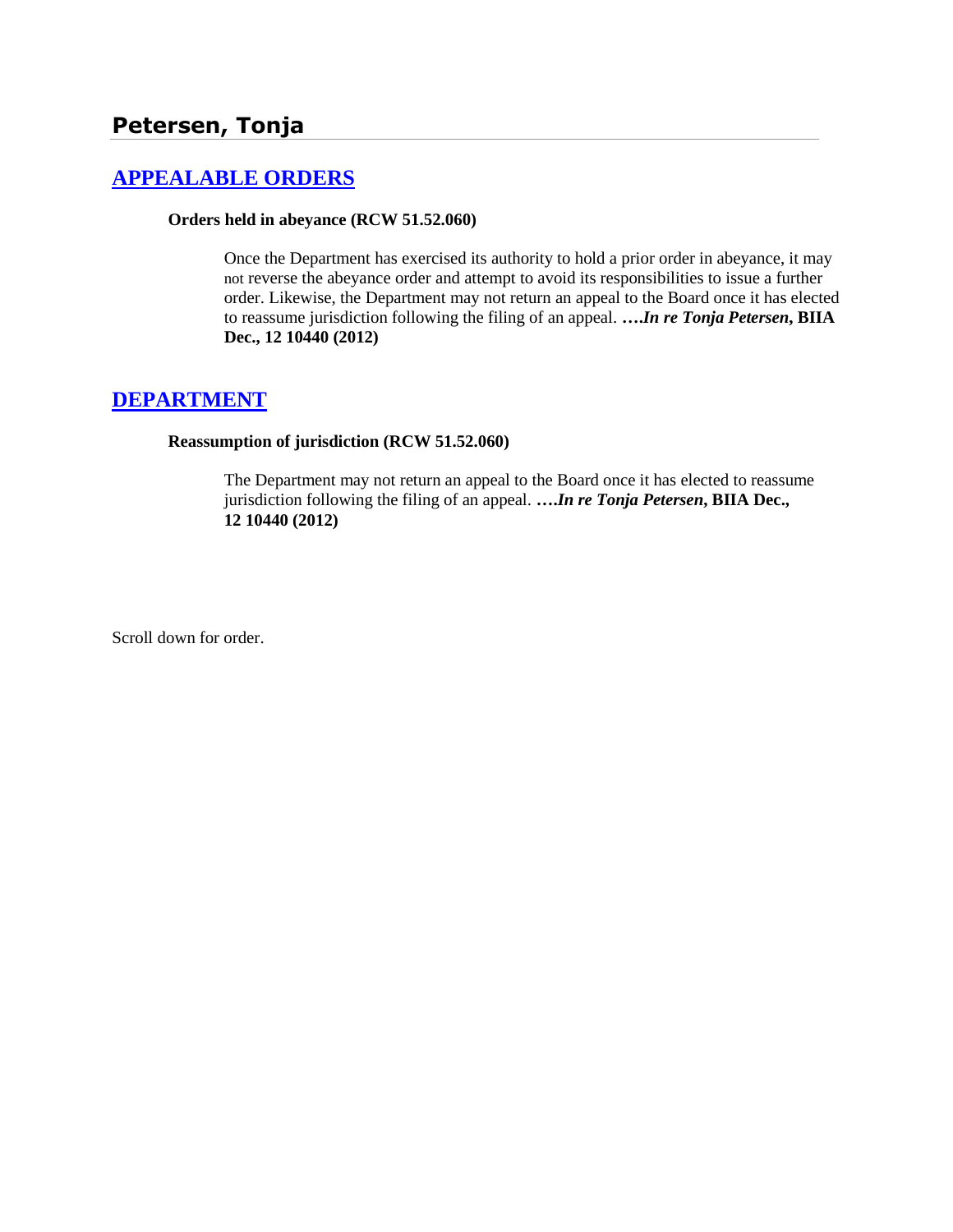## **BEFORE THE BOARD OF INDUSTRIAL INSURANCE APPEALS STATE OF WASHINGTON**

**)**

**) ) )**

**IN RE: TONJA G. PETERSEN ) DOCKET NO. 12 10440**

**CLAIM NO. AH-26232**

## **ORDER DENYING DEPARTMENT REQUEST TO VACATE ORDER RETURNING CASE TO DEPARTMENT FOR FURTHER ACTION**

On January 11, 2012, the claimant, Tonja G. Petersen, filed a Notice of Appeal from a decision of the Department of Labor and Industries dated January 5, 2012. The January 5, 2012 Department order affirmed a Department order dated September 20, 2011. The September 20, 2011 order denied the claimant's application to reopen the claim. On February 7, 2012, the Department issued an order reassuming jurisdiction. On February 8, 2012, this Board issued an Order Returning Case to Department for Further Action, denying the appeal. On February 10, 2012, the Department issued a further order stating,

The order dated 10/6/11 which places the 9/20/11 order in reassume status has been reversed.

The Department did not have jurisdiction to issue this reassume based upon WAC 296-14- 400.

On February 13, 2012 we received a written communication from the Department which stated, "CC had to reverse reassume and send appeal to BIIA." We consider this an attempt by the Department to return the appeal to this Board for further action. Since we previously returned the appeal to the Department by order dated February 8, 2012, we consider this as a request by the Department to vacate the February 8, 2012 Order Returning Case to Department for Further Action, denying the appeal, and to issue an order granting the appeal. The Department's request is **DENIED**.

The following events occurred in this claim:

- 1. On April 8, 2010, the Department issued an order closing the claim with an award for permanent partial disability. The employer filed a Protest and Request for Reconsideration with the Department on April 9, 2010. Although the April 8, 2010 order promised that a further appealable order would be issued in response to a protest, the Department record contains no such further order.
- 2. On November 1, 2010, the claimant filed an application to reopen the claim. In response, on December 10, 2010, the Department issued an order reopening the claim effective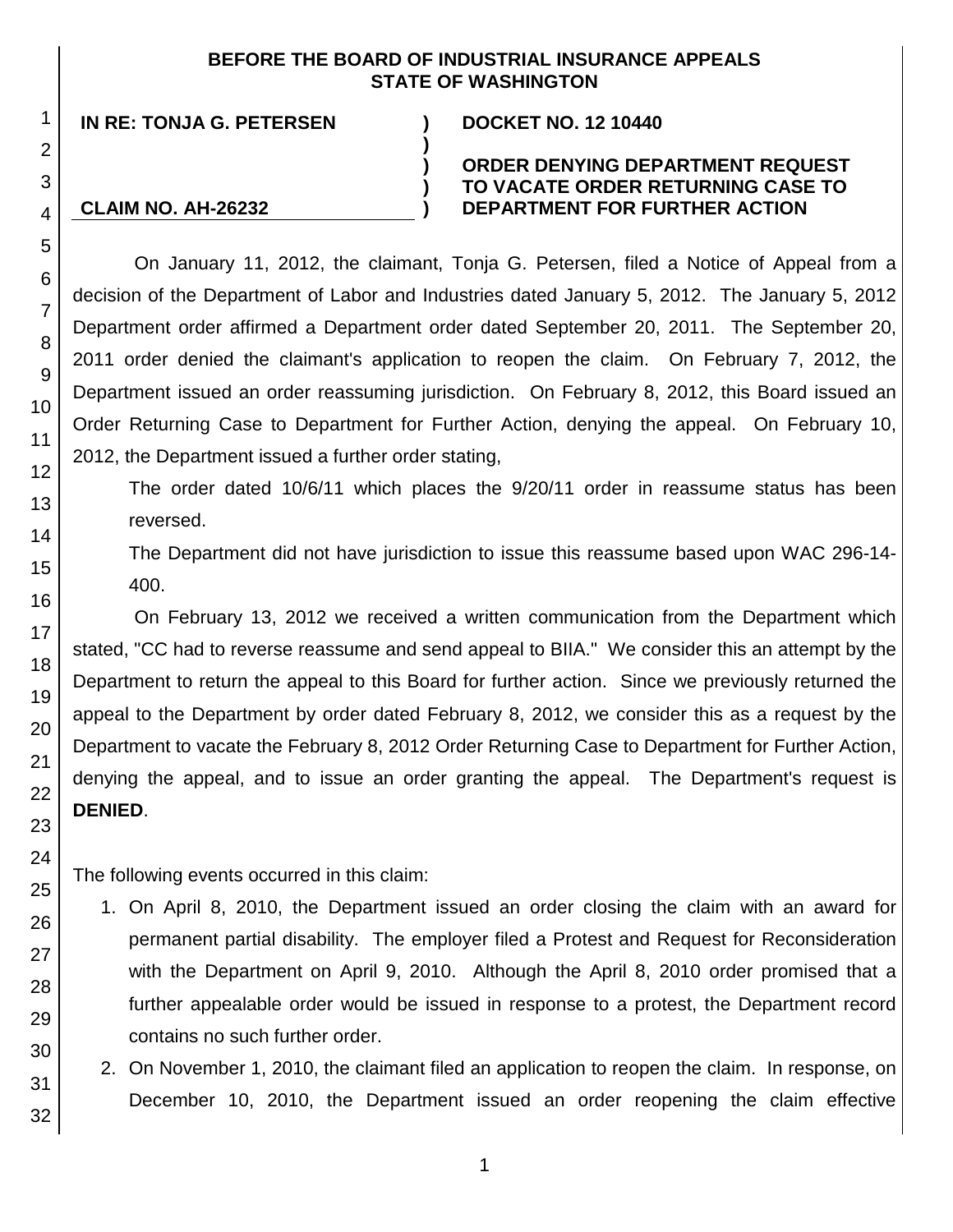November 1, 2010. The employer filed a protest and request for reconsideration with the Department on December 30, 2010. In response to that protest, on March 24, 2011, the Department issued an order correcting and superseding the December 10, 2010 order, and denying the application to reopen the claim. No protest or appeal was filed to the March 24, 2011 order denying the application to reopen the claim, and the claim remained closed.

6 7 8 9 10 11 12 13 14 15 16 17 18 19 20 21 3. On August 8, 2011, the claimant filed another application to reopen the claim. The Department issued an order on September 20, 2011, which denied the application to reopen the claim. The claimant filed a protest and request for reconsideration with the Department on October 3, 2011. On October 6, 2011, the Department issued an order reconsidering the September 20, 2011 order denying reopening of the claim. In response to the October 3, 2011 protest, the Department issued the January 5, 2012 order here on appeal, which affirmed the provisions of the September 20, 2011 order denying the application to reopen the claim. The claimant filed the present appeal on January 11, 2012, from the January 5, 2012 Department order. On February 7, 2012, the Department issued an order reassuming jurisdiction in this appeal, stating that it was reconsidering the order of January 5, 2012, and that it would issue a new order after further review. On February 8, 2012, this Board entered an Order Returning Case to Department for Further Action, denying the appeal. On February 10, 2012, the Department issued the order reversing the October 6, 2011 order, in which it reassumed jurisdiction to reconsider the September 20, 2011 order. On February 13, 2012, this Board received a written communication from the Department. This communication indicated that this appeal is being returned to the Board.

23 24 25 26 27 28 29 The claims consultant at the Department sent a letter to the claimant dated February 7, 2012. In that letter, the claims consultant stated that the April 8, 2010 closing order was not final and binding because a timely protest was received from the employer and was not resolved. It appears that this is the basis for the February 10, 2012 order. If so, the Department's analysis is not correct. Additionally, if the Department was under the impression that it could not reassume jurisdiction of the September 20, 2011 order because of the timelines stated in WAC 296?14?400, this is also not correct.

30

22

1

2

3

4 5

31 32 The Department relies on WAC 296?24?400 for its assertion that it lacked jurisdiction to issue the October 6, 2011 order reassuming jurisdiction. This is incorrect. WAC 296?24?400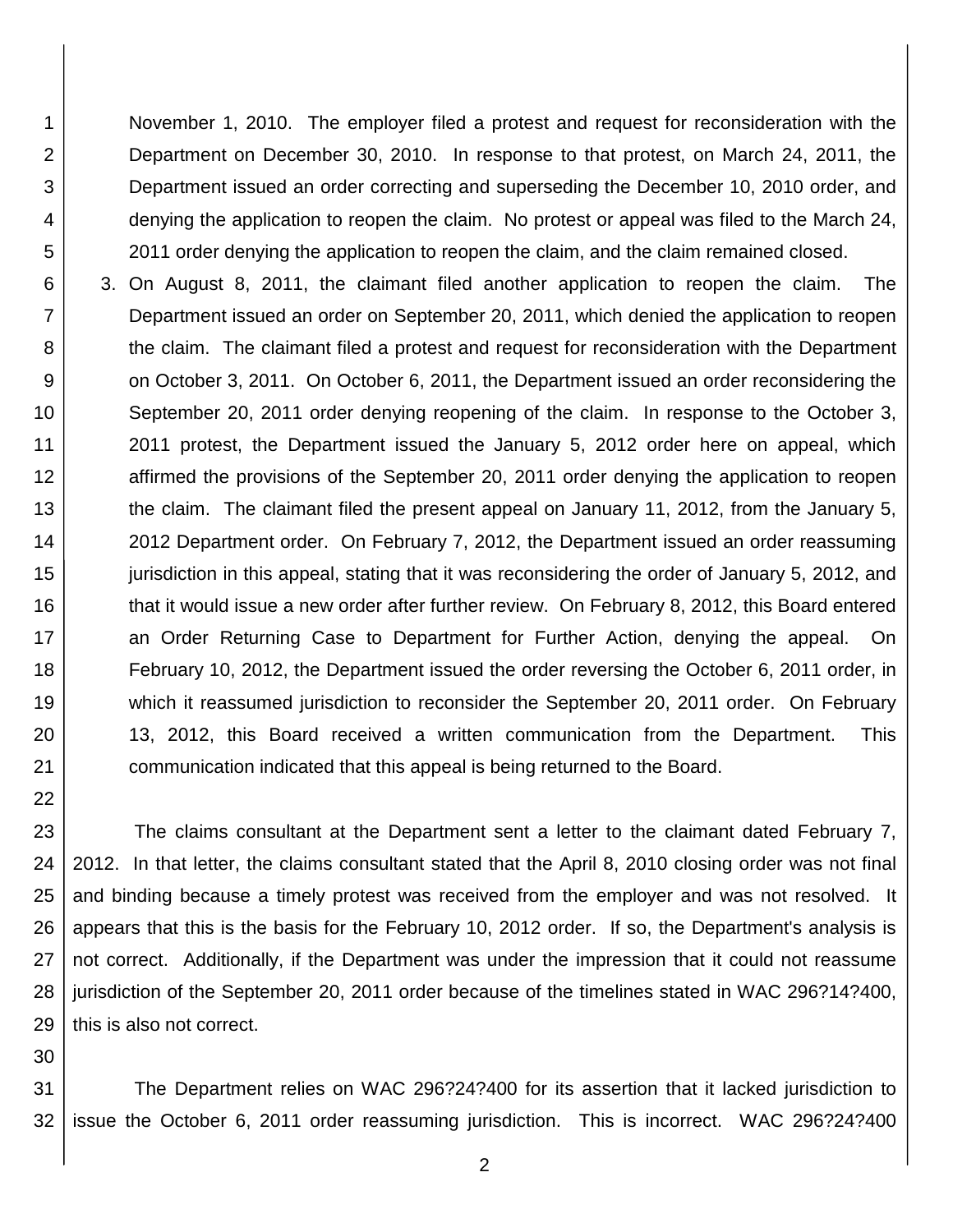1 2 3 merely describes procedures to be followed when an application to reopen the claim is filed pursuant to RCW 51.32.160; it does not address the broader question of the Department's jurisdiction.

4 5 6 7 8 9 10 11 The Legislature has given the Department broad authority to adjudicate workers' compensation claims. *Marley v. Department of Labor & Indus.,* 125 Wn.2d 533, 539 (1994). This includes the authority to hold a prior order in abeyance within the time limited for appeal, and to modify, reverse or change any order or hold an order in abeyance within thirty days after receiving a notice of appeal. RCW 51.52.060(4). Inasmuch as the issues of whether the claim should be reopened and whether the September 20, 2011 order should be held in abeyance, are within the broad authority given to the Department by the Legislature, the Department had jurisdiction to issue the October 6, 2011 abeyance order.

13 14 15 16 17 18 19 20 We note that the Department may have concerns about its jurisdiction because it failed to respond to the employer's April 9, 2010 protest and request for reconsideration of the April 8, 2010 closing order. However, this did not pose a jurisdictional bar to the Department's authority to respond to the November 1, 2010 application to reopen the claim. While adjudication by the Department of an application to reopen a claim before a closing order becomes final constitutes an error of law, when the March 24, 2011 Department order denying the November 1, 2010 application to reopen the claim became final, it superseded the closing order of April 8, 2010, and effectively closed the claim. *In re Jorge Perez-Rodriguez*, BIIA Dec., 06 18718 (2008).

12

21

32

22 23 24 25 To the extent the Department was concerned about not meeting the 90?day time limit for acting on an application to reopen a claim for aggravation, we do not consider this a valid basis for reversing the October 6, 2011 abeyance order. This topic was specifically addressed in our significant decision, *In re Edna Shore,* BIIA Dec., 89 5898 (1990).

26 27 28 29 30 31 The Department order of March 30, 1989 which denied the application to reopen the claim was issued well within ninety days of February 3, 1989, the date on which the Department received the application. The Department therefore met the time requirement contained within RCW 51.32.160. When the claimant filed her notice of appeal from that order, the Department had the specific authority, pursuant to RCW 51.52.060, to hold its order of March 30, 1989 in abeyance for a period of ninety days, which time period could have been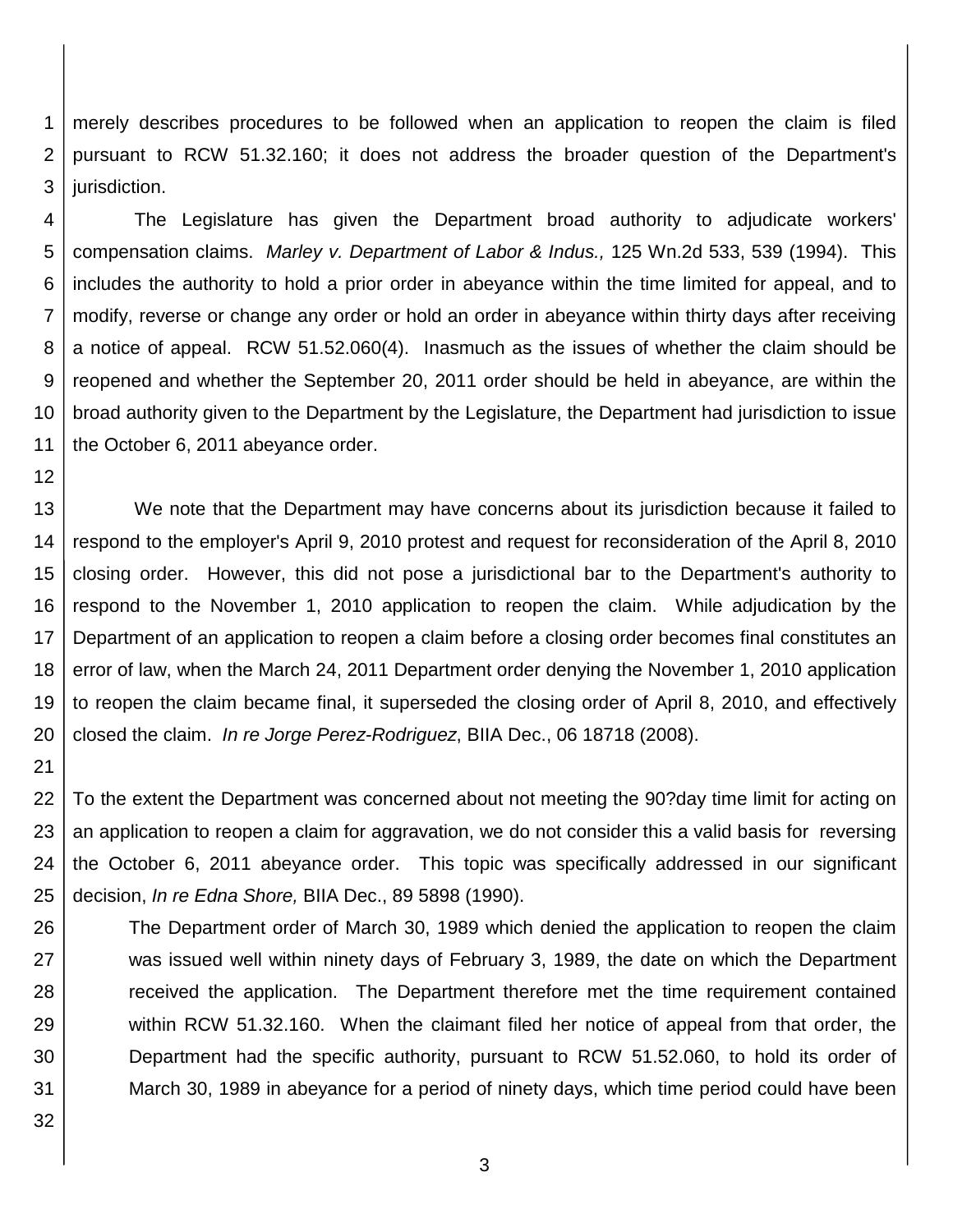extended by the Department for good cause stated in writing to all interested parties for an additional ninety days, pending further investigation.

*Shore* at 3. In the *Shore* case, we also noted that the Department's own regulation makes an exception to the 90-day requirement for acting upon an application to reopen the claim when the decision is appealed to the Board. *Shore* at 4.

8 9 10 12 13 14 15 16 17 We find no basis in fact or law for the Department to issue the February 10, 2012 order reversing the order dated October 6, 2011. The Department remains obligated to issue a further appealable order responding to the application to reopen this claim. We have held that a protest to an order in which the Department promises to issue a further order in response to a protest automatically places the protested order in abeyance. *In re Santos Alonzo*, BIIA Dec., 56,833 (1981). Under the circumstances in this case, the October 6, 2011 abeyance order was entirely appropriate in light of the October 3, 2011 protest. By issuing the October 6, 2011 order, the Department advised the parties of its intention to respond with a further appealable order. The order dated February 10, 2012, reversing the October 6, 2011 abeyance order, is wrong to the extent that it holds otherwise.

19 20 21 22 23 24 25 Once the Department has exercised its authority to hold a prior order in abeyance, it may not reverse the abeyance order and attempt to avoid its responsibility to issue a further order. Orders of the Department become final and binding on the parties if not protested or appealed within 60 days of communication of the orders. RCW 51.52.050; *Marley*, 125 Wn.2d, at 538. Once the Department has held an order in abeyance, whether on its own motion as authorized by statute or in response to a timely protest and request for reconsideration, that order can no longer become final and binding and it is not necessary for any party to file a further protest or an appeal.

27 28 29 30 31 32 If the Department were permitted to reverse an abeyance order, the result would be to shorten, and possibly eliminate, the time by which parties could file protests and appeals to orders previously held in abeyance, thereby denying the parties their right to contest the Department's previous actions. This deprivation of rights would be the result in this case if the Department were permitted to reverse the October 6, 2011 abeyance order. By doing so, it would avoid the obligation to issue a further order on the issue of whether the claim was open or closed. While the

4

18

26